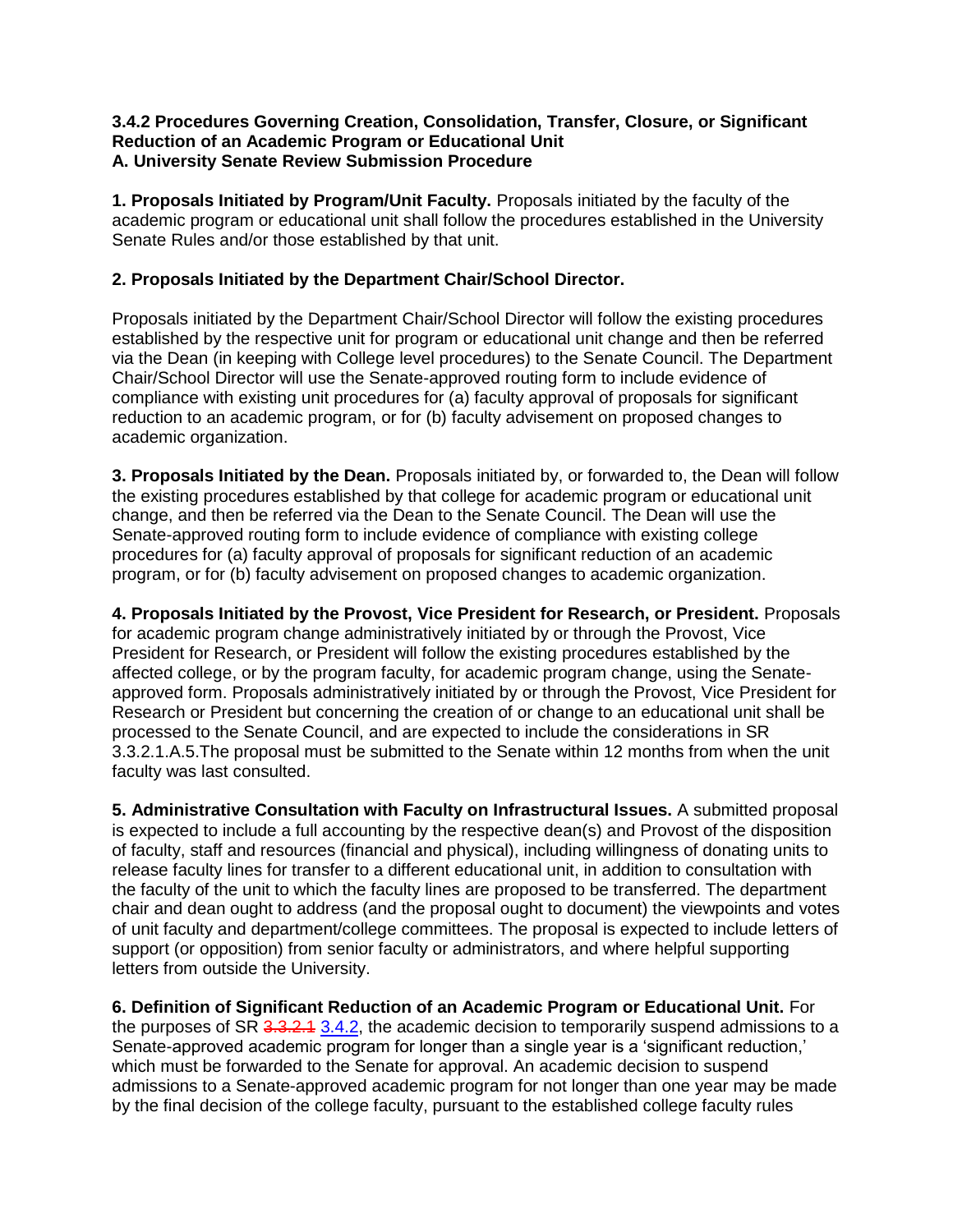document. Proposals to create a new academic program, or to make changes to an academic program that are not a "significant reduction" of the program, are processed pursuant to SR 3.2.0. A college faculty may opt to have an issue concerning temporary suspension of admissions to an academic program forwarded to the Senate Council for Senate consideration.

All proposals for changes to academic organization must be processed through the University Senate, pursuant to the procedures in this rule (GR IV.C; GR VII). For the purposes of initiating the procedures here under SR 3.3.2-3.4.2, the initiator of the proposal concerning changes in infrastructural support for an educational unit or for an academic program has the responsibility for determining that the proposed infrastructural change that impinges on the attainment of educational objectives is a "significant reduction." In making that determination, the initiator of the proposal should consult with the members of the affected units.

**7. Definition of an Educational Unit.** Senate Rule 3.3.2.1 3.4.2 complies with the definition of the Board of Trustees that the educational units of the University are colleges, schools, departments, graduate centers, interdisciplinary instructional programs, and multidisciplinary research centers/institutes (GR VII.A.1).

## **B. University Senate Review Procedures.**

**1.** The Senate Council will refer the proposal to an appropriate University Senate committee (e.g., the Undergraduate Council, the Graduate Council, the Health Care Colleges Council, the Academic Organization and Structure Committee, the Academic Programs Committee, or an ad hoc committee convened by the University Senate Council). The committee will review the proposal and its effect on faculty, students, and staff. The review shall involve primarily academic considerations such as the following, (not in any order of priority or preference). Other factors may in addition be considered as the respective committee/council(s) deem appropriate.

\* The reference below to "academic programs" in the title to (a) and to "academic infrastructure" in the title to (b) means that the considerations in (a) are to be applied by the Senate Academic Programs Committee to proposals concerning academic content or academic status of a program, while considerations in (b) are to be applied by the Senate Academic Organization and Structure Committee to proposals concerning the educational unit structure or academic reporting. [SREC: 12/17/13]

\* The lists in (a) and (b) are neither exhaustive of all potentially relevant considerations, nor required to be considered when not pertinent [SREC: 12/17/13].

### **(a) Academic Program Considerations for Proposals to Consolidate, Transfer, Close, or Significantly Reduce an Academic Program**

**i.** The centrality of each program or course of study to the mission of this institution or to the mission of the college, school, or department within which it is located;

**ii.** The academic strength, productivity and quality of the academic program or unit, and of its faculty;

**iii.** The importance of the academic program to the state or region in terms of its cultural, historic, political, economic, or other social resources;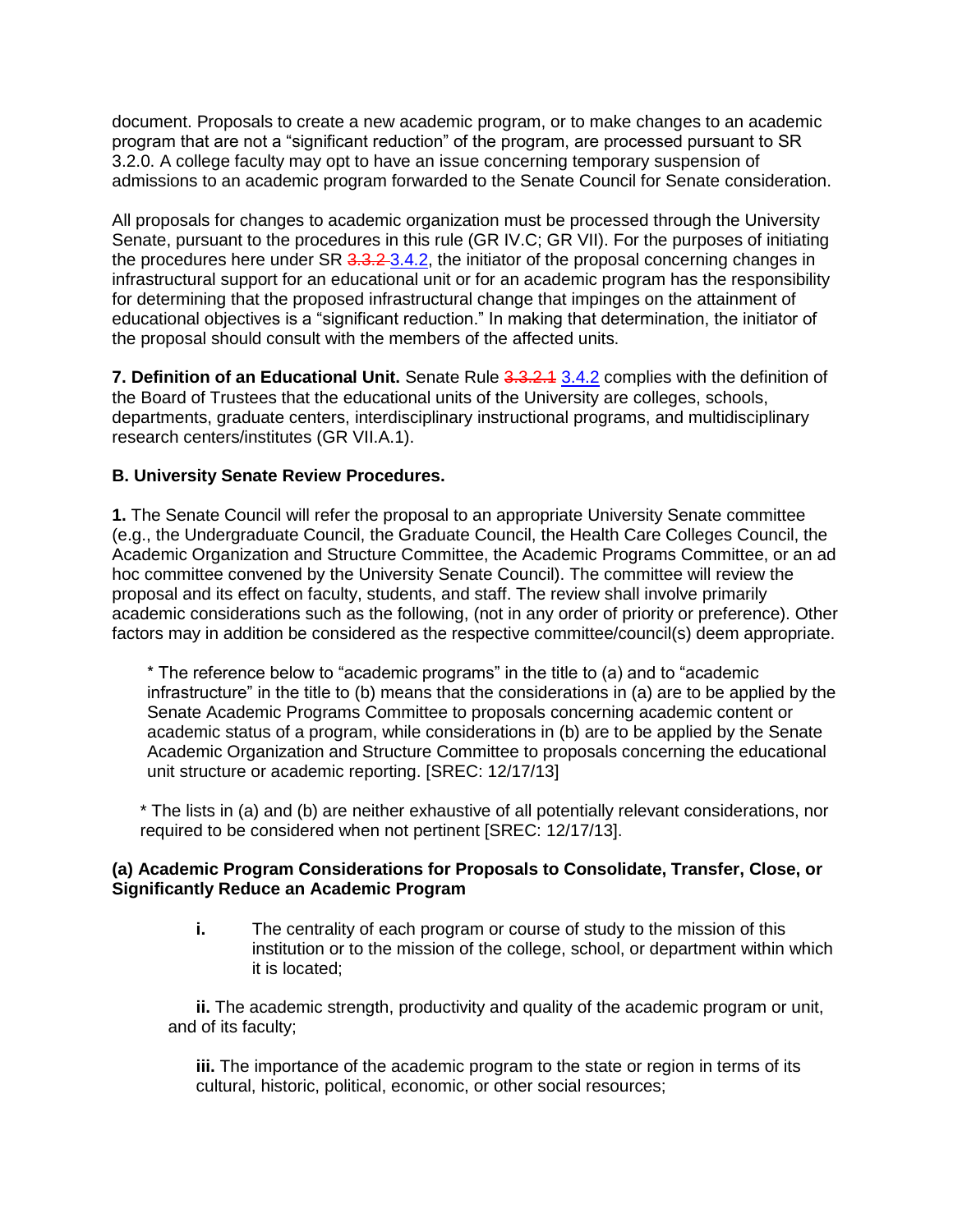**iv.** The importance of the program to the state or region in terms of its geologic, geographic, environmental, or other natural resources;

> **v.** The relationship of the academic program and the work done therein to some essential program or function performed at this institution;

**vi.** The current student demand and projected enrollment in the subject matter taught in the program or unit;

**vii.** The current and predicted comparative cost analysis/effectiveness of the program;

**viii.** The duplication of work performed in the academic program by work done in other programs or departments at other public institutions of higher education elsewhere within the Commonwealth of Kentucky; and

ix. The academic policies of the program faculty that are made necessary by, or in response, to requirements of governmental or accrediting bodies (GR IV.C.1).

#### **(b) Academic Infrastructural Considerations for Proposals to Create, Consolidate, Transfer, Close or Significantly Reduce an Educational Unit, or to Transfer an Academic Program to a Different Educational Unit**

**i.** The current and proposed structural organization of the unit.

**ii.** How the structural change involves other units and fits with department, college, and/or university objectives and priorities.

**iii.** How this structural change affects the position of the unit relative to state and benchmark institutions, and to SACS/CPE/professional accrediting bodies (GR IV.C.1).

**iv.** How the new structure will be evaluated as meeting (or not) the objectives for forming the new structure, including the timing of key events.

**v.** How the new structure will impact plans for student recruitment, enrollment, education, and competitiveness.

**vi.** The qualifications of the key unit personnel, and where appropriate the processes for searching for an interim leader or unit chair/director.

**vii.** The faculty/staff to be associated with the unit, allocation of DOE for unit activities, tenured/tenure eligibility, joint faculty, voting rights in policy-making, etc.

**2.** Before the respective committee completes its report and recommendations, it shall examine any program review report prepared within the previous 3 years; if no such report exists, the Senate Council will request that the Provost conduct a review of the academic program or educational unit as expeditiously as appropriate (not to exceed 6 months, excluding summer). The committee will also conduct at least one open hearing at which any employee or student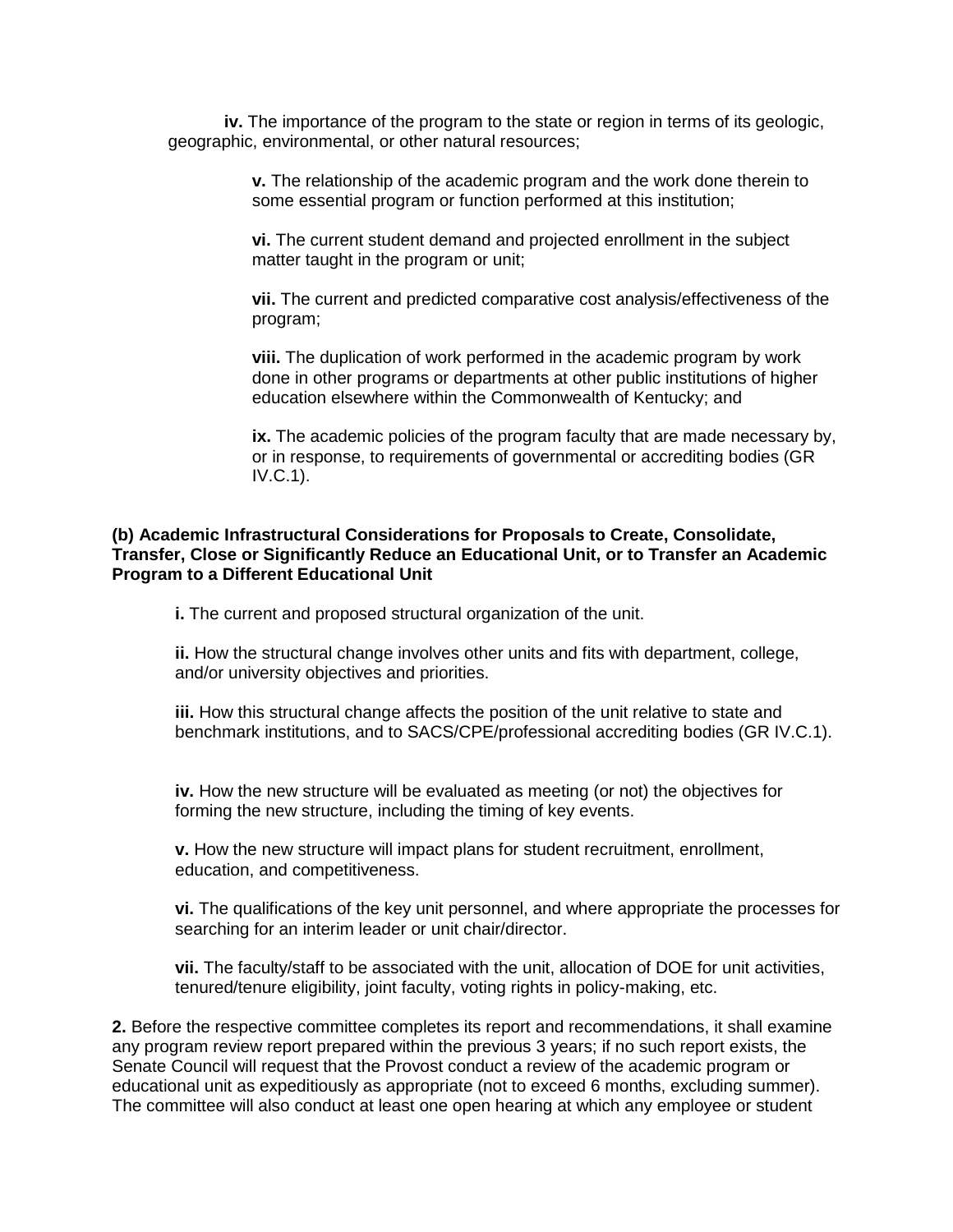affected or concerned about the proposed action may make written submissions or oral presentations. The open session(s) are for the purpose of obtaining information. They are not intended as an adversarial or adjudicatory process.

**3.** The committee/council shall share with the academic program or educational unit and the affected faculty therein any information and documents it may obtain during its review of the proposal. It will endeavor to do so at least ten (10) working days before any meeting (see item 2 above) with the academic program/educational unit and affected faculty. Within the above framework, the committee/council may establish such additional procedures, including time limitations and rules for relevance, as it determines necessary to proceed in an ordered and efficient manner.

**4.** Upon completing its review, the committee/council may recommend modifications to the proposal, acceptance of the proposal as submitted, or rejection of the proposal.

**5.** The respective committee/council shall forward its recommendations to the University Senate through the Senate Council. The University Senate shall make, as appropriate, either a final academic decision on the proposal, or a recommendation to the Provost.

## **B. C. Procedures Following University Senate Review**

**1. Proposals Concerning Changes to Academic Programs.** When the University Senate acts pursuant to SR 3.3.2.1 3.4.2 to either (a) make the decision to academically approve the closure of a degree program or (b) make the final

academic decision for the University on any other proposal concerning an academic program, it shall notify the Provost of its decision. In the case of a University Senate decision to close a degree program, the Provost shall forward the University Senate's recommendation to the President for transmittal to the Board of Trustees.

**2. Proposals Concerning Creation, Consolidation, Transfer, Closure or Significant Reduction of an Educational Unit.** The University Senate shall transmit its recommendation on the proposal concerning the University's academic organization to the Provost.

**3. Proposals Concerning Transfer of an Academic Program to a Different Educational Unit.** The University Senate's recommendation on a proposal to transfer a degree program to a different educational unit is processed as described in 2.b 3.4.2.C.4 below. For a proposal to transfer programs leading to a certificate to a different educational unit, if the transfer will move the academic program to a different unit within the same college, the Provost shall either make the final administrative decision or may delegate to the Dean of that college the authority to make the final administrative decision. If the transfer will move the academic program outside of its current college, the Provost will make the final University administrative decision

**4. Proposals Concerning the Creation, Consolidation, Transfer, Discontinuation or Significant Reduction of an Educational Unit.** The Provost may submit the recommendation on the proposal forwarded from the University Senate to the President for approval, terminate further consideration of the proposal, or make modifications to the proposal. In the latter case, the Provost, as a University Senate member, must include the University Senate's recommendation when submitting the modified proposal to the President, the Chair of the University Senate, for consideration. The Senate Council may ask the Provost to explain the